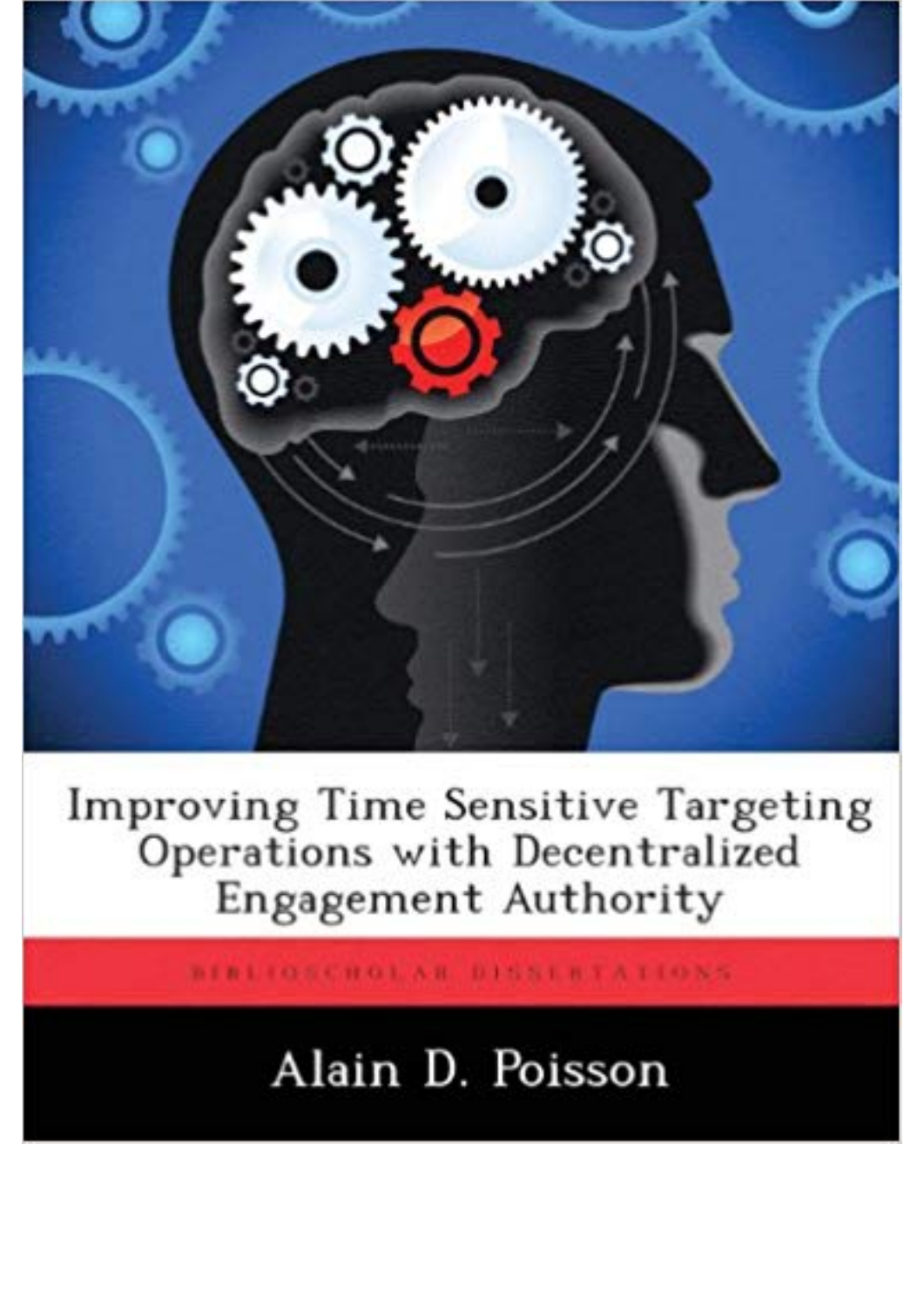*Alain D. Poisson*

## **Improving Time Sensitive Targeting Operations with Decentralized Engagement Authority**

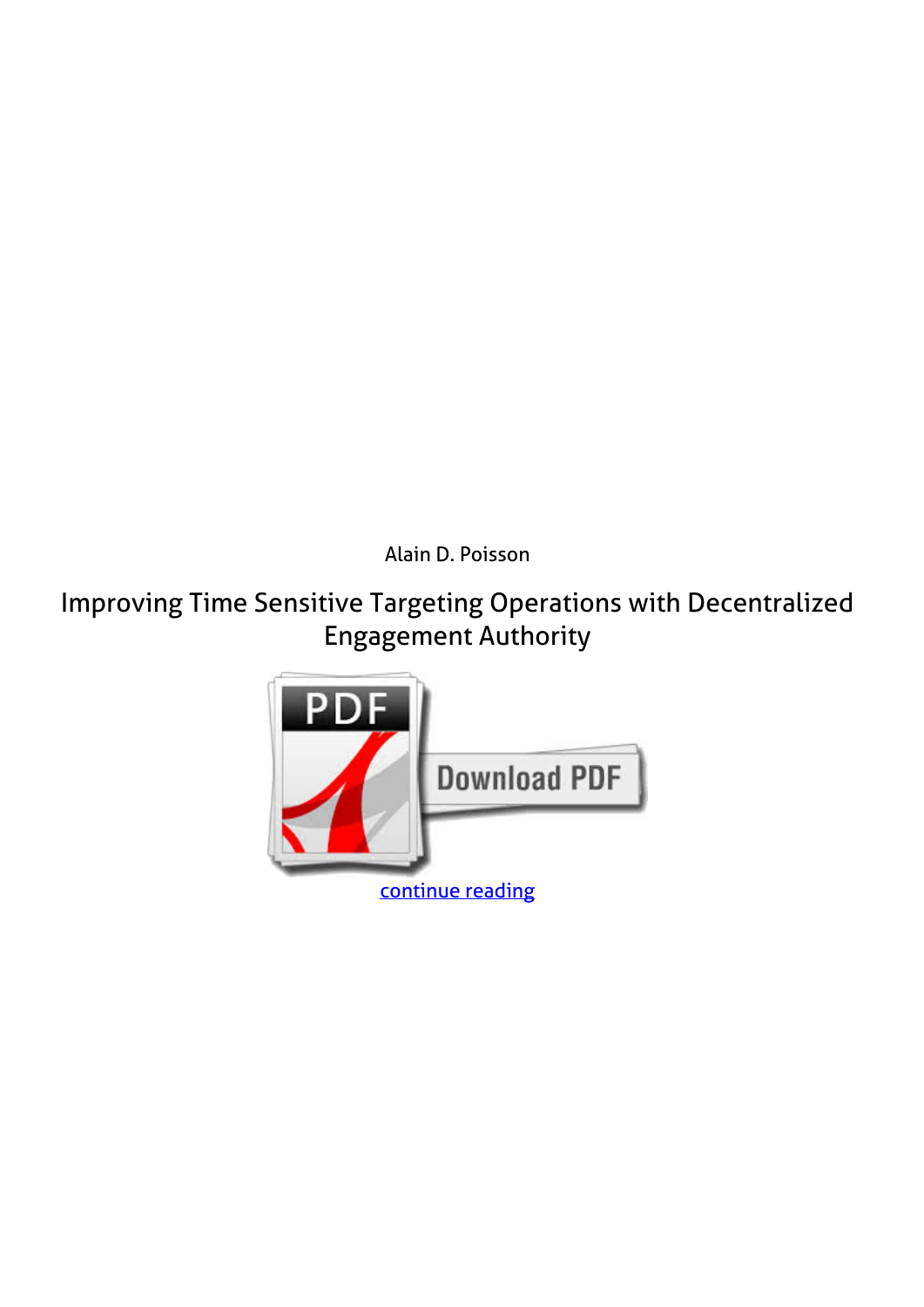Commanders atlanta divorce attorneys major combat operation since Operation Desert Storm dedicated many joint forces to the prosecution of great concern strategic targets that either posed an immense risk to coalition forces, allies and neutral states or were so fleeting in nature that they would have to be engaged quickly lest the prospective be lost. While this apparently ensures safety of procedures, in addition, it violates the Air Drive doctrine of centralized control, decentralized execution and eventually lengthens the kill chain timeline with possibly negative impact on the ability of joint fires to activate the high concern, fleeting target. Due to the strategic character of the prospective and the ramifications of incorrect decisions, recent combat procedures and joint exercises involving time sensitive targets (TST) employ with increasingly higher levels of centralized engagement authority.



[continue reading](http://bit.ly/2Tge8Fv)